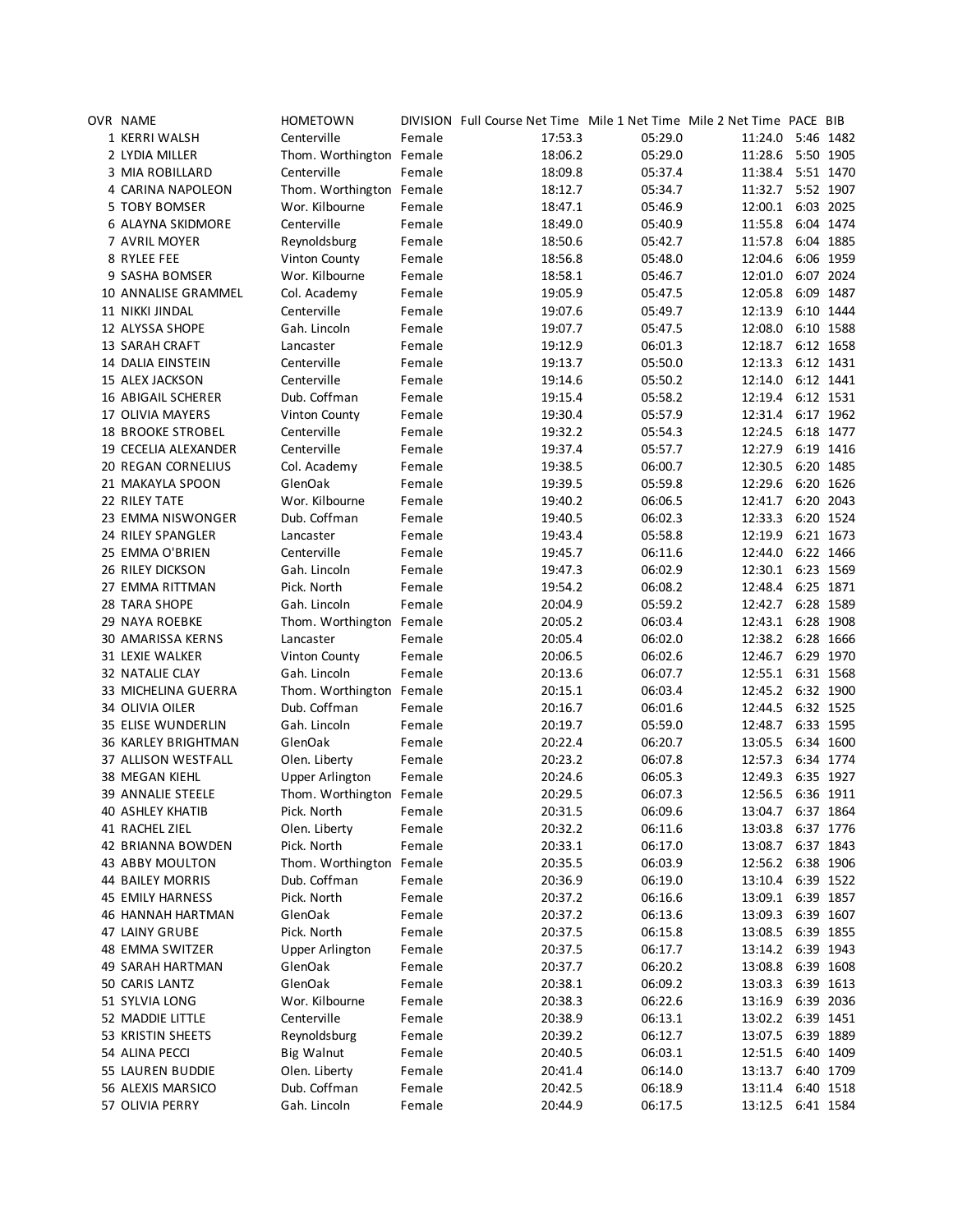| <b>58 CAYLEE PHILLIPS</b>  | Van Wert                 | Female | 20:46.3 | 06:11.2 | 13:16.0           |           | 6:42 1954 |
|----------------------------|--------------------------|--------|---------|---------|-------------------|-----------|-----------|
| <b>59 RACHEL SPATH</b>     | Van Wert                 | Female | 20:47.0 | 06:17.7 | 13:16.0           |           | 6:42 1955 |
| 60 RAIVA JHA               | Thom. Worthington Female |        | 20:48.0 | 06:26.0 | 13:23.6           |           | 6:42 1901 |
| 61 MORGAN HALLI            | Dub. Coffman             | Female | 20:49.5 | 06:18.9 | 13:12.2           |           | 6:43 1506 |
| <b>62 ABBY ROBINSON</b>    | Reynoldsburg             | Female | 20:51.2 | 06:12.6 | 13:08.1           |           | 6:43 1887 |
| 63 EVELYN AMBLER           | Wor. Kilbourne           | Female | 20:51.8 | 06:23.5 | 13:22.2           |           | 6:43 2022 |
| 64 JOY PITZER              | Worth. Christian         | Female | 20:53.7 | 06:21.0 | 13:16.5           |           | 6:44 2017 |
| <b>65 TYRA MCCLAIN</b>     | Van Wert                 | Female | 20:57.2 | 06:11.4 | 13:17.8           |           | 6:45 1953 |
| 66 MEGAN MASSMANN          | Gah. Lincoln             | Female | 20:59.1 | 06:17.0 | 13:13.6           |           | 6:46 1573 |
| <b>67 LYDIA AINSWORTH</b>  | Dub. Coffman             | Female | 21:03.2 | 06:22.1 | 13:25.7           |           | 6:47 1495 |
| <b>68 LYDA SCHOEDINGER</b> | <b>Upper Arlington</b>   | Female | 21:03.6 | 06:30.8 | 13:27.3           |           | 6:47 1938 |
| <b>69 OLIVIA KEENER</b>    | Gah. Lincoln             | Female | 21:04.5 | 06:18.9 | 13:21.9           |           | 6:47 1571 |
| 70 ALEA ZELLE              | GlenOak                  | Female |         | 06:23.1 |                   |           | 6:48 1632 |
|                            |                          |        | 21:05.6 |         | 13:25.6           |           |           |
| 71 AVERY KRUEST            | Olen. Liberty            | Female | 21:06.3 | 06:07.4 | 13:11.8           |           | 6:48 1732 |
| <b>72 SYDNEY CROPPER</b>   | Thom. Worthington Female |        | 21:07.6 | 06:28.7 | 13:30.5           |           | 6:48 1895 |
| 73 ELLA SHEPHERD           | Dub. Coffman             | Female | 21:07.7 | 06:19.5 | 13:18.1           |           | 6:49 1533 |
| 74 KAILYN LANOY            | Lancaster                | Female | 21:08.9 | 06:23.2 | 13:28.4           |           | 6:49 1667 |
| 75 EMILY REYNOLDS          | Vinton County            | Female | 21:11.0 | 06:02.4 | 13:09.7           |           | 6:50 1968 |
| <b>76 LIBERTY SEXTON</b>   | Lancaster                | Female | 21:11.4 | 06:25.1 | 13:28.4           |           | 6:50 1671 |
| 77 ALEXIS BIRD             | Olen. Liberty            | Female | 21:11.9 | 06:14.8 | 13:22.5           |           | 6:50 1707 |
| 78 KAYLA DAY               | Lancaster                | Female | 21:12.4 | 06:33.6 | 13:36.5           |           | 6:50 1660 |
| 79 KAMARIA MONTGOMERY      | GlenOak                  | Female | 21:14.7 | 06:27.1 | 13:39.4           |           | 6:51 1620 |
| 80 ROSALIE SMULLEN         | Thom. Worthington Female |        | 21:17.5 | 06:29.9 | 13:34.6           |           | 6:52 1910 |
| <b>81 ZAYLOR MUCK</b>      | Lancaster                | Female | 21:17.6 | 06:37.5 | 13:45.7           |           | 6:52 1669 |
| 82 TAE'LYN WALLIS          | Lancaster                | Female | 21:18.2 | 06:22.7 | 13:30.4           |           | 6:52 1677 |
| 83 EMILY MAY               | GlenOak                  | Female | 21:24.1 | 06:30.3 | 13:40.7           |           | 6:54 1618 |
|                            |                          |        |         |         |                   |           |           |
| 84 KYRA WELCH              | Van Wert                 | Female | 21:25.3 | 06:11.5 | 13:24.9           |           | 6:54 1956 |
| 85 TARA JONES              | Olen. Liberty            | Female | 21:25.9 | 06:28.1 | 13:35.4           |           | 6:54 1729 |
| 86 ABRIANNA MCMANIS        | <b>Vinton County</b>     | Female | 21:27.2 | 06:23.6 | 13:34.3           |           | 6:55 1964 |
| 87 BRYNN MCGRAIL           | Del. Hayes               | Female | 21:27.4 | 06:17.1 | 13:33.1           |           | 6:55 1646 |
| 88 MAKENNA CRARY           | Olen. Liberty            | Female | 21:28.7 | 06:21.2 | 13:33.7           |           | 6:55 1715 |
| 89 MIRANDA GEMBERLING      | Del. Hayes               | Female | 21:29.4 | 06:26.1 | 13:43.3           |           | 6:56 1642 |
| 90 MADELINE ERWIN          | Dub. Coffman             | Female | 21:32.3 | 06:17.5 | 13:26.2           |           | 6:56 1501 |
| 91 MAYA RUBIN              | Gah. Lincoln             | Female | 21:34.9 | 06:18.0 | 13:24.1           |           | 6:57 1586 |
| 92 KAILYN SMITH            | Del. Hayes               | Female | 21:36.1 | 06:25.6 | 13:33.6           | 6:58 1649 |           |
| 93 LAUREN WOODRUFF         | Olen. Liberty            | Female | 21:37.8 | 06:39.3 | 13:58.9           |           | 6:58 1775 |
| 94 LINDSEY RUSH            | <b>Upper Arlington</b>   | Female | 21:38.1 | 06:18.6 | 13:29.8           |           | 6:58 1937 |
| 95 CAMERON ELLIS           | <b>Upper Arlington</b>   | Female | 21:38.2 | 06:33.5 | 13:44.6           |           | 6:58 1918 |
| 96 NATALIE CONRAD          | Dub. Coffman             | Female | 21:39.6 | 06:21.9 | 13:35.5           |           | 6:59 1498 |
|                            | GlenOak                  |        |         |         | 13:43.1 7:01 1597 |           |           |
| 97 JOCELYN BOONE           |                          | Female | 21:45.3 | 06:27.0 |                   |           |           |
| 98 HANNAH REICH            | Gah. Lincoln             | Female | 21:51.3 | 06:02.3 | 13:18.3 7:03 1585 |           |           |
| 99 BRYN WOODRUFF           | Pick. North              | Female | 21:52.1 | 06:29.0 | 13:47.1           |           | 7:03 1881 |
| 100 KATRINA COSTANZO       | Lancaster                | Female | 21:52.9 | 06:37.2 | 13:51.1           |           | 7:03 1657 |
| 101 EVELYN WHITE           | Wor. Kilbourne           | Female | 21:57.7 | 06:31.2 | 13:49.6           |           | 7:05 2044 |
| 102 ALI GEMMER             | Van Wert                 | Female | 21:58.8 | 06:38.3 | 13:57.1           |           | 7:05 1950 |
| 103 BRIANA CAVENDISH       | Pick. North              | Female | 22:00.9 | 06:34.3 | 13:57.4           |           | 7:06 1846 |
| 104 OLIVIA WELLS           | Vinton County            | Female | 22:03.5 | 06:37.6 | 13:55.6           |           | 7:06 1971 |
| 105 BETH ATANOSIAN         | Del. Hayes               | Female | 22:03.7 | 06:32.5 | 13:59.4           |           | 7:07 1634 |
| 106 JILLIAN MARTZ          | Olen. Liberty            | Female | 22:07.4 | 06:34.0 | 13:56.8           |           | 7:08 1738 |
| 107 JILLIAN WILGUS         | GlenOak                  | Female | 22:08.5 | 06:37.0 | 13:55.2           |           | 7:08 1631 |
| 108 MADELYN SKIDMORE       | Worth. Christian         | Female | 22:10.1 | 06:30.7 | 14:02.0           |           | 7:09 2018 |
|                            |                          |        |         |         |                   |           |           |
| 109 DANICA DAVELLI         | Del. Hayes               | Female | 22:16.0 | 06:21.6 | 13:54.9           |           | 7:11 1638 |
| 110 ISHANA BALDARO         | Thom. Worthington Female |        | 22:18.7 | 06:37.0 | 14:10.9           |           | 7:11 1892 |
| 111 LAUREN ENGLISH         | Del. Hayes               | Female | 22:27.9 | 06:42.7 | 14:13.2           |           | 7:14 1639 |
| 112 JULIA YOUNG            | Del. Hayes               | Female | 22:33.3 | 06:48.2 | 14:21.4           |           | 7:16 1654 |
| 113 KATHRYN DURTSCHI       | Olen. Liberty            | Female | 22:48.0 | 06:24.3 | 14:10.8           |           | 7:21 1718 |
| 114 ALYSE POWELL           | Reynoldsburg             | Female | 22:53.6 | 06:52.7 | 14:28.4           |           | 7:23 1886 |
| 115 RACHAEL MCCAGUE        | Wor. Kilbourne           | Female | 22:53.8 | 07:06.5 | 14:39.4           |           | 7:23 2037 |